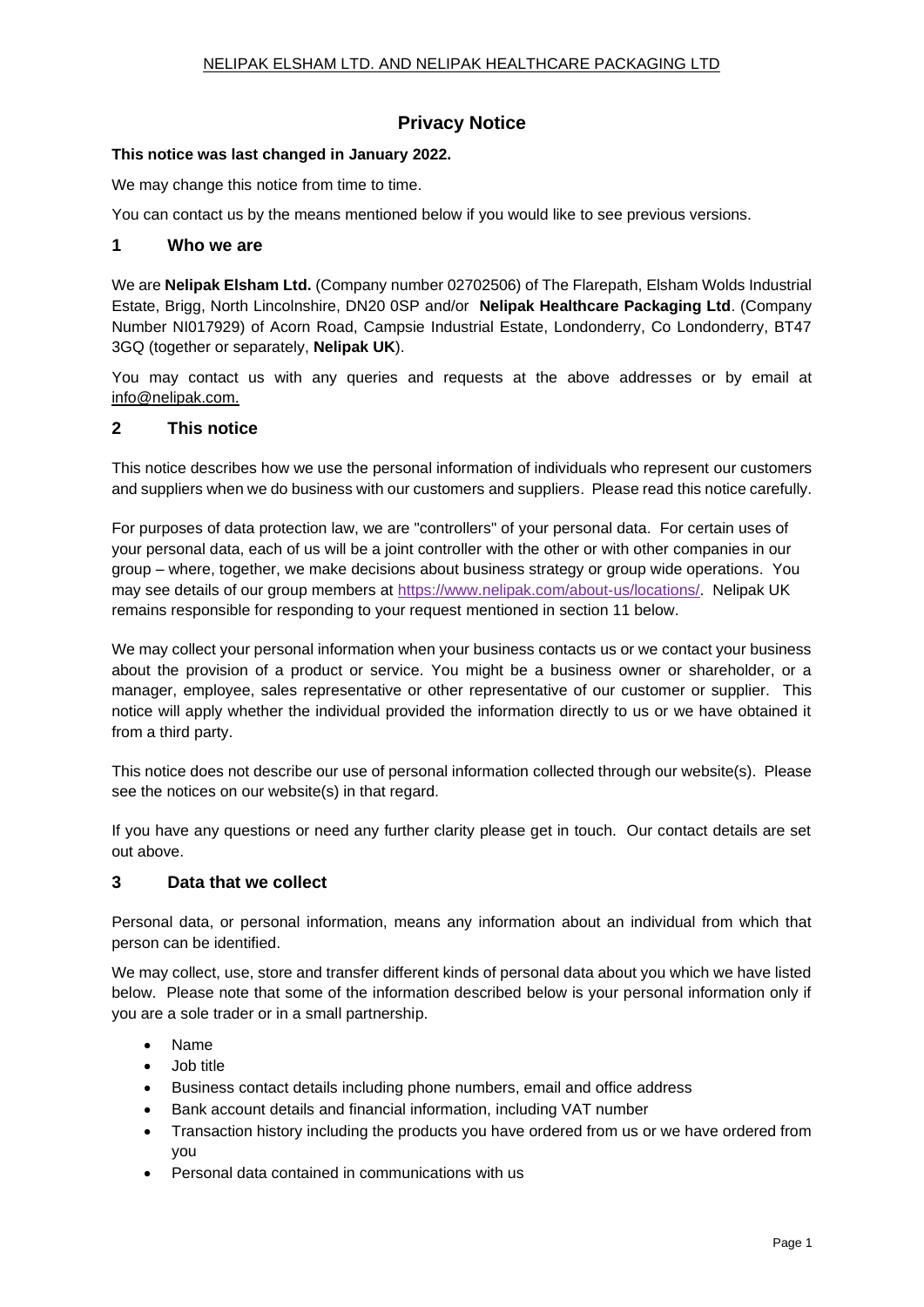- Whether you've opened electronic communications from us
- Whether you've clicked on links in electronic communications from us
- Your preferences in receiving marketing communications from us

We also collect, use and share aggregated data such as statistical data for business development or other purposes. Aggregated data could be derived from your personal data but is not considered personal data in law as this data will not directly or indirectly reveal your identity.

If we need to collect personal data by law, or under the terms of a contract we have with you or the business you represent, and you fail to provide that data when requested, we may not be able to perform the contract we have or are trying to enter into with you.

### **4 How we collect your data**

We collect your personal information from you or from the business you represent when we engage in business with you or the business which you represent or own. We also collect your personal data if you subscribe to our publications or come to our events.

We might also collect your personal information from the business you represent, business contacts whom we have in common, public sources (such as business websites and Companies House), and trade references, if you are a sole trader or partnership.

# **5 Purposes for which we use your personal data**

We use your information in order to:

- Send you quotations and offers and respond to tenders
- Provide our products and services and manage purchase orders to your business or the business you represent
- Otherwise perform our contract with you or the business you represent
- Manage and administer our products and services
- Administer our relationship with your business or the business you represent
- Take payment from or make a refund to your business or the business you represent
- Make payments for your products and services
- On-board your business or the business you represent as a customer
- In the case of sole traders or some partnerships, check trade references
- Send marketing communications and promote our business
- Develop and improve our products and services
- Perform statistical analysis and research
- Build relationships with other organisations
- Personalise our service
- Help us to prevent fraud
- Perform analysis, testing, system maintenance and hosting
- Comply with anti-money laundering and fraud prevention regulations as well as other legal requirements
- Respond to requests by a law enforcement or regulatory authority, body or agency
- Deal with legal proceedings

# **6 Lawful bases for using your personal data**

We will only use your personal data when the law allows us to. Our usual lawful bases for using your personal data are: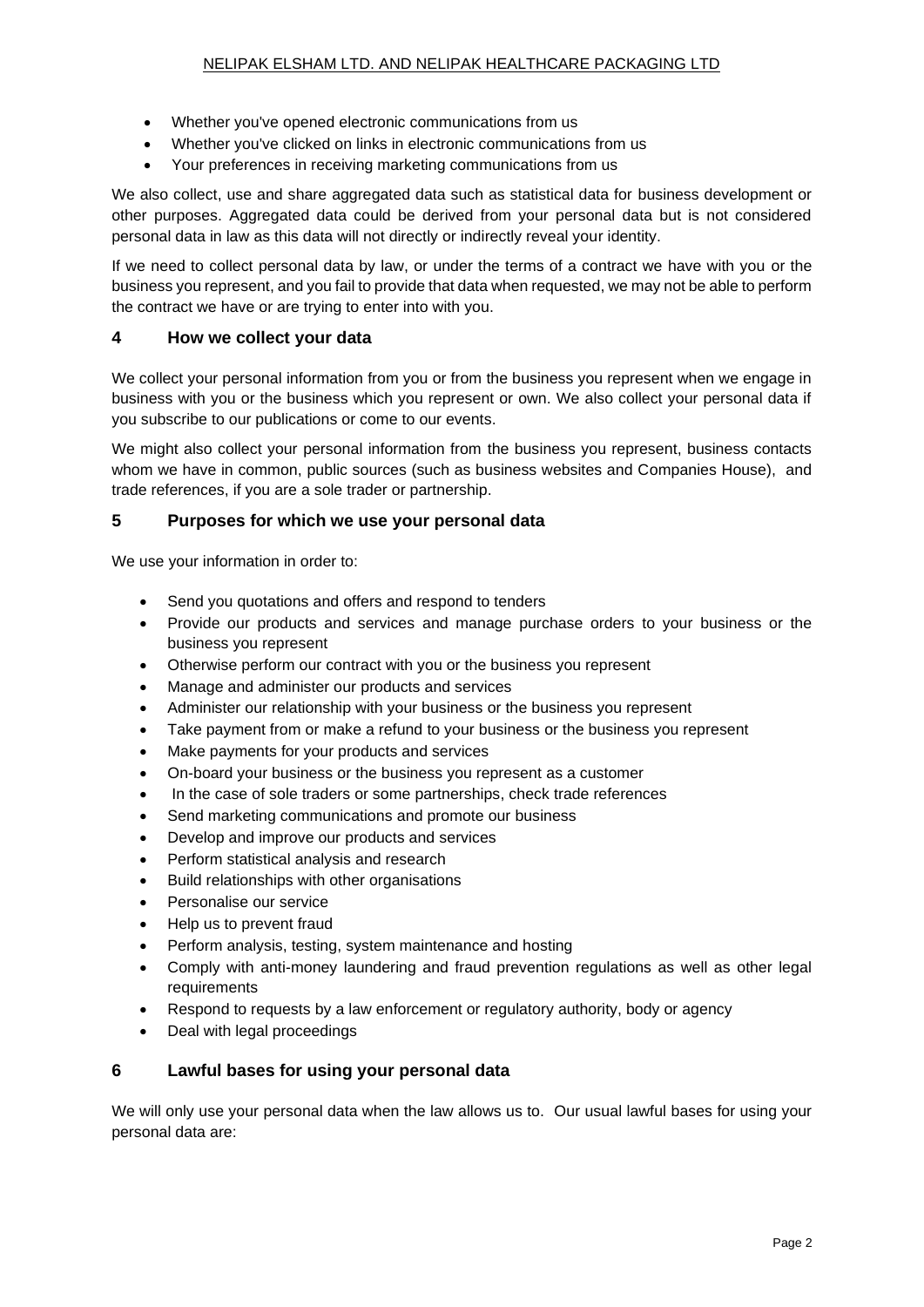- It's necessary to enter into and perform our contract with you where you are a sole trader or a partner in some partnerships
- It's necessary to our legitimate interest of performing our contract with the business you represent
- It's necessary to our legitimate business interest of promoting and develop our business. Where the law so requires, we will first obtain your consent
- It's necessary to our legitimate interest of administering and managing our business and our business relationships
- It's necessary to our legitimate interest in understanding customer feedback, handling customer communications, and checking that our staff handle customer communications consistently
- It's necessary to our legitimate interest in protecting the security of our systems and assets
- It's necessary to deal with legal claims or comply with an order or requirement of a law enforcement or regulatory authority, body or agency

Where we have based our use of personal data on our legitimate interests, this will apply only where we consider that our legitimate interest is not overridden by the individual's interests or rights which require protection of their personal data.

You may object to receive marketing communications from us by using the "unsubscribe" function in the marketing email or by contacting us through a means mentioned in section 1.

We may process your personal data without your knowledge or consent where this is required or permitted by law.

# **7 How long we keep your information**

Where you or a business you represent has entered into a contract with us, we will keep your information used in performing the contract for the length of the contract and for six years after that, in case of any claims relating to the contract.

We will also keep personal data as long as necessary to fulfil legal, regulatory, tax, accounting or reporting requirements.

We will keep other information related to your use of our products and services for a reasonable length of time to understand how our customers use them and to understand the impact of any changes we may make and to keep quality control records. This is usually not any longer than six years or in accordance with regulatory requirements.

We will collect information related to the security of our systems and operations for a reasonable length of time to monitor and address security issues.

We will not delete personal information if relevant to an investigation or a dispute. It will continue to be stored until those issues are fully resolved.

When we no longer need to use your personal data, we will remove it from our systems and records, and or take steps to anonymise it so that you can no longer be identified from it.

### **8 Information we share with other parties**

We may share your personal data with the third parties listed below for the purposes set out in section 5:

- Our group companies including Nelipak Corporation
- Contractors or service providers who process your personal data for us, in order to provide services to us, such as Amazon Web Services or other cloud hosting services, backup and disaster recovery specialists and parties who provide support and maintenance services for our IT systems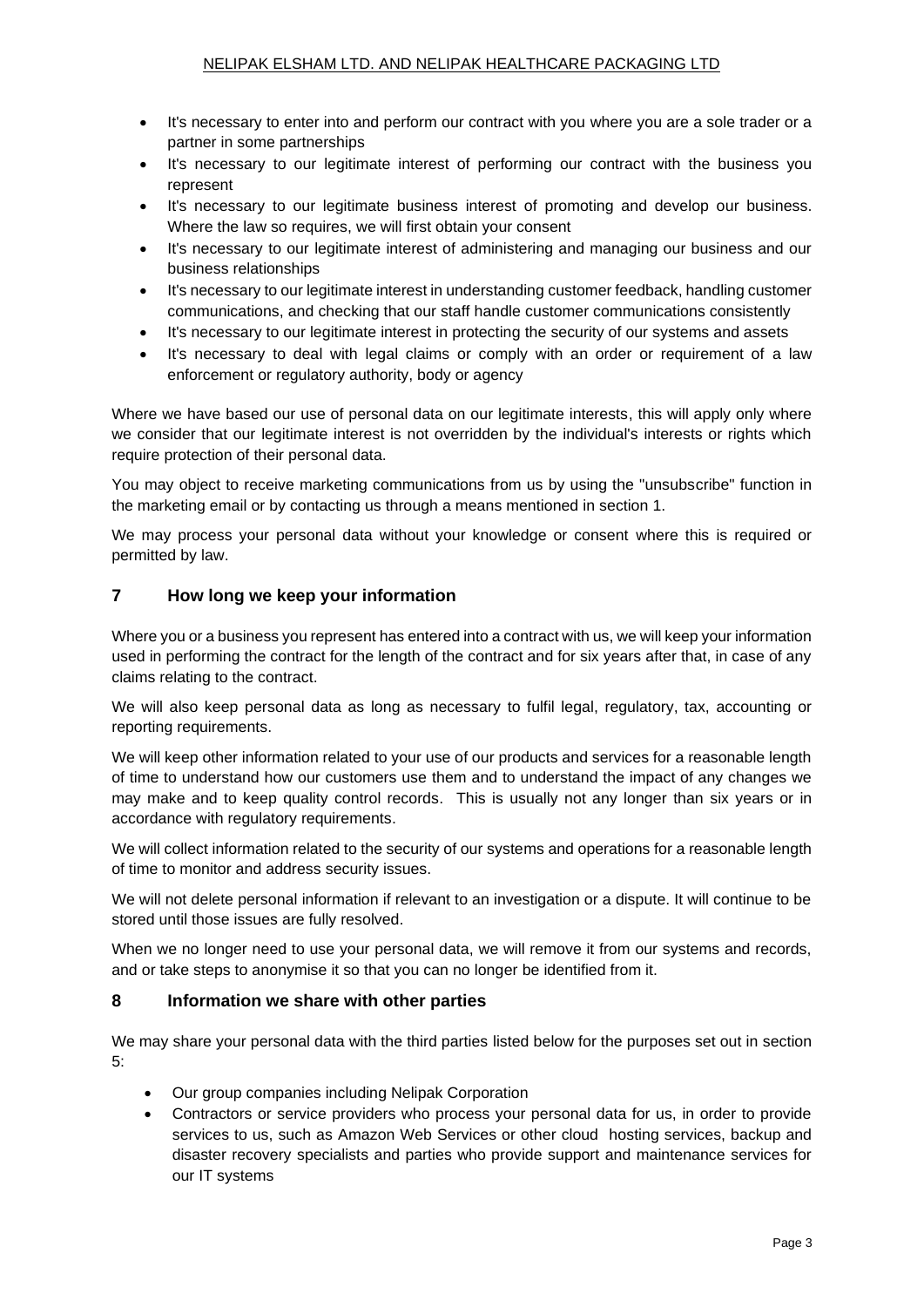- Banks and payment processors
- Our professional advisors, such as lawyers, auditors and accountants, and IT and technical consultants
- Business partners to whom we may introduce you, where they provide products and services which we think may be of interest to you, or who introduce customers to us
- Competent authorities such as tax authorities, courts, regulators and security or police authorities where required or requested
- Parties with which we're discussing selling part or all of our business, in connection with the proposed sale
- Parties to which we sell any of our business so that they can continue to provide services to you
- Parties to which we consider we need to provide your information in order to make or defend legal claims

We require our service providers to meet our standards on processing information and security. We will provide them with your information only in connection with the performance of their function.

# **9 Countries where your information will be held**

We may transfer your information outside the United Kingdom or for the purposes listed in section 5.

In certain cases, including transfers to the United States, the United Kingdom authorities have not made a decision that the country, to which we transfer your data, provides an adequate level of protection for your personal information. To ensure your personal information is properly protected in line with UK data protection law, we will conduct an assessment and make the transfer of this information subject to a contract including Standard Contractual Clauses approved by the authorities in the United Kingdom.

We may also rely on any other international transfer mechanisms that are available to us under UK data protection law to ensure that the transfer of your personal data outside of the United Kingdom will comply with applicable data protection laws.

If you would like to obtain copies of the regulator-approved Standard Contractual Clauses or further information on any other international transfer mechanism used by us, please contact us through the means given in section 1.

# **10 Data security**

We have put in place appropriate security measures to prevent your personal data from being accidentally lost, used or accessed in an unauthorised way, altered or disclosed. In addition, we limit access to your personal data to those employees, agents, contractors and other third parties who have a business need to know. Where we engage third parties to process your personal data on or behalf, they are obliged to process your personal data only on our instructions and they are subject to a duty of confidentiality.

# **11 Your rights**

Individuals have certain rights in relation to your information, listed below, and then explained in further detail. These rights will apply only in certain circumstances.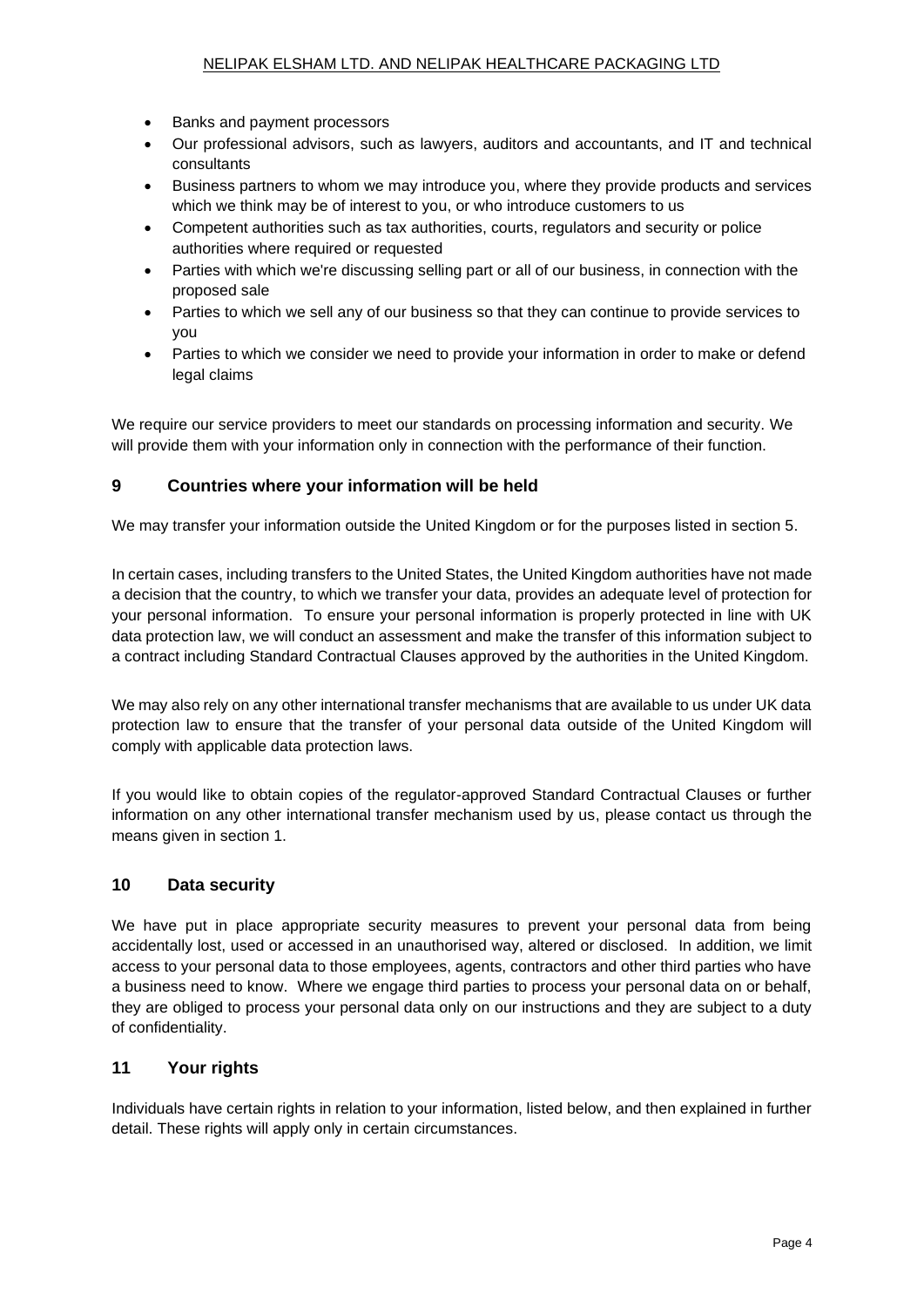### NELIPAK ELSHAM LTD. AND NELIPAK HEALTHCARE PACKAGING LTD

If you wish to exercise any of these rights, please contact us using the means mentioned in section 1 above.

Where we receive a request to exercise one of these rights, we shall provide information on the action we take on the request without undue delay and in any event within one month of receipt of the request. This may be extended by a further two months in certain circumstances, for example, where requests are complex or numerous.

We will provide the information to you free of charge, except where your requests are manifestly unfounded or excessive, for example, you make repeated requests for the same information. In these circumstances, we may charge a reasonable fee or may refuse to act on the request. We will advise you of any fees prior to proceeding with a request.

We may ask for additional information to verify your identity before carrying out a request.

Where we do not carry out your request, we will tell you so without delay and within one month of receipt of the request, and we will explain our reasons for not taking the action requested.

### • **Right to access personal data**

You have the right to confirm the following with us:

- Whether or not we process personal data about you.
- Certain information about the processing.

You also have a right to access the personal data and be provided with a copy.

### • **Right to rectification of personal data**

If you believe that the personal data we hold on you is inaccurate, you may request that we correct it. You may also request us to complete personal data about you which is incomplete.

### • **Right to restrict processing of personal data**

You have the right to request that we restrict processing of your personal data where one of the following applies:

- You claim that the personal data is not accurate. The restriction will apply until we have taken steps to ensure the accuracy of the personal data.
- The processing is unlawful but you do not want us to erase the personal data.
- We no longer require the personal data for the purposes of processing, but you still need it in connection with a legal claim.
- You have exercised your right to objected to the processing. The restriction will apply until we have taken steps to verify whether we have compelling legitimate grounds to continue processing.
- **Right to request deletion of personal data ("right to be forgotten")**

You have the right to request the erasure of your personal data in certain circumstances, including the following (this is not an exhaustive list):